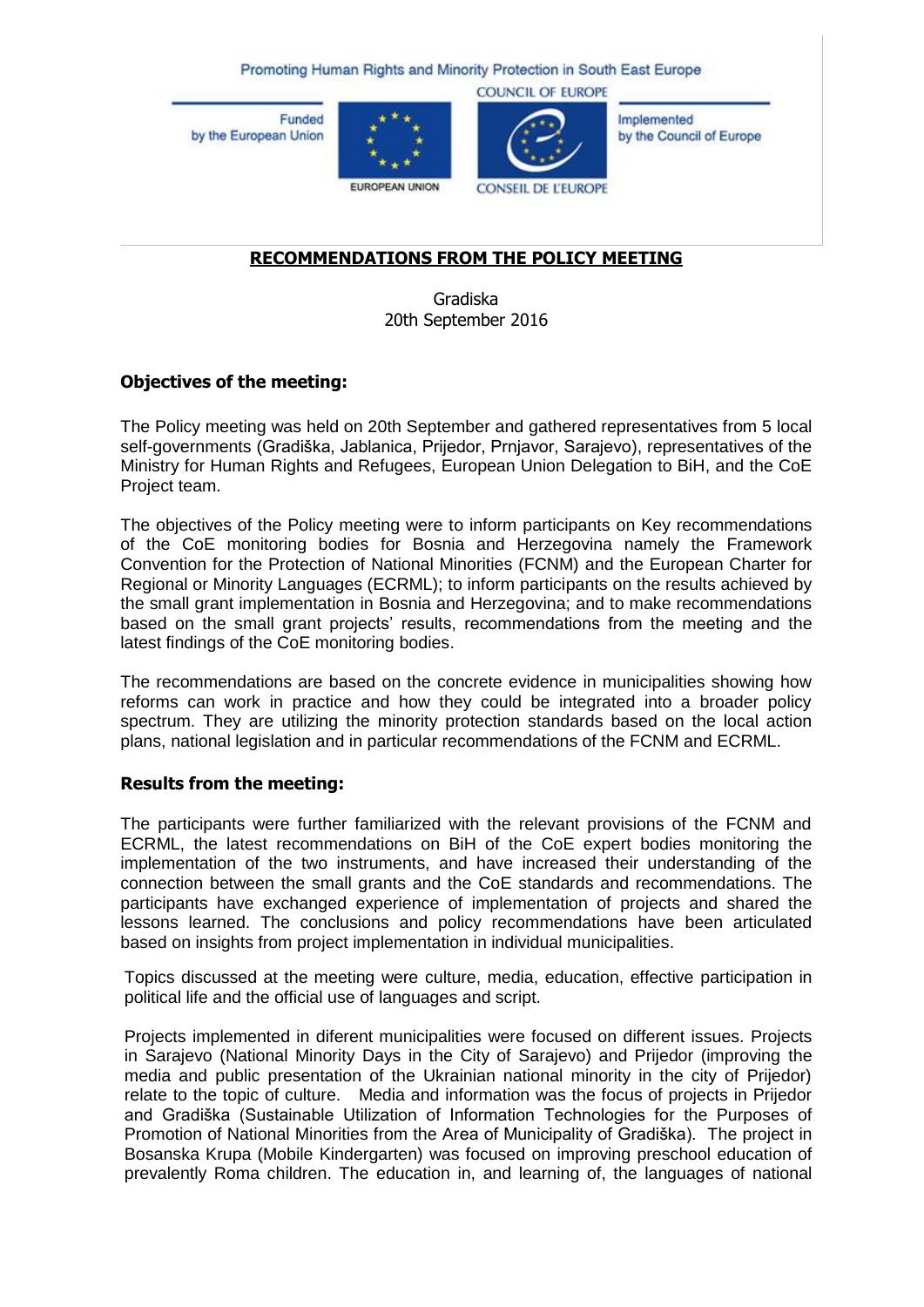minorities was in focus of projects in Prnjavor (Improvement of Learning of National Minority Languages in the Municipality of Prnjavor), Prijedor and Gradiška. An effective participation of Roma people in public and political life was in focus of the project in Jablanica (Equal Opportunities City); and the official use of languages and script of national minorities was addressed by projects in Gradiška and Prijedor.

The projects in general have shown that even small grants can make a huge difference, either by developing concrete, sustainable initiatives (such as, for example, a mobile day care in Bosanska Krupa), enhancing the visibility of national minorities in local communities, or serving as platforms for developing and promoting concrete policy initiatives (such as the one related to the "house of national minorities" in Sarajevo).

Short-term benefits of the projects are mostly related to the increased visibility of national minorities in local communities, while the long-term effects are to be seen in building capacity of associations of national minorities and changing policies and practices, in particular at the local government level.

The results of the small grant projects are relevant for other local communities inasmuch as they present a source of good practice to be followed in different fields (such as, for example, mobile day care in Bosanska Krupa, language courses for adults in Prnjavor, or integrating national minority languages on the official website of the municipality in Gradiška), or a rich source of innovative ideas that need further development and more thorough planning (such as, for example, online language courses with instructors from kinstates of national minorities).

### **Compliance of the Small Project Results with the last findings of the Framework Convention for protection of National Minorities (FCNM):**

The Small projects relate to several articles of the FCNM: Article 5 (projects in Sarajevo and Prijedor), Article 9 (projects in Prijedor and Gradiška), Article 10 (project in Gradiška), Article 11 (projects in Prijedor and Gradiška), Article 12 (project in Bosanska Krupa), Article 14 (projects in Prijedor, Prnjavor, and Gradiška) and Article 15 (project in Jablanica)

The projects are closely related, and effectively respond, to the recommendations of the Advisory Committee and the latest Committee of Ministers Resolution on BiH: ensuring financial schemes for supporting cultural activities of national minorities (cultural activities and advocacy events organized within the projects in Sarajevo and Prijedor); ensuring access to education to children from Roma communities (project in Bosanska Krupa was focused on preschool education of Roma children); addressing marginalization of Roma people (project in Jablanica was concerned with building capacities for enhanced public participation of persons belonging to Roma minority); ensuring adequate forms and means of teaching of the languages of national minorities (projects in Prnjavor, Prijedor, and Gradiška); ensuring media content in the languages of national minorities (projects in Prijedor and Gradiška); assessing the need for ensuring topographic signs and other publicly displayed information in the languages of national minorities (projects in Gradiška and Prijedor); assessing the needs for the official use of languages of national minorities (project in Gradiška).

#### **Compliance of the Small Project Results with the last findings of the ECRML**

The Small projects are related to several ECRML Articles: Article 8 (projects in Prnjavor, Prijedor, and Gradiška), Article 10 (projects in Prijedor and Gradiska), Article 11 (projects in Prijedor and Gradiska) and Article 12 (projects in Sarajevo and Prijedor).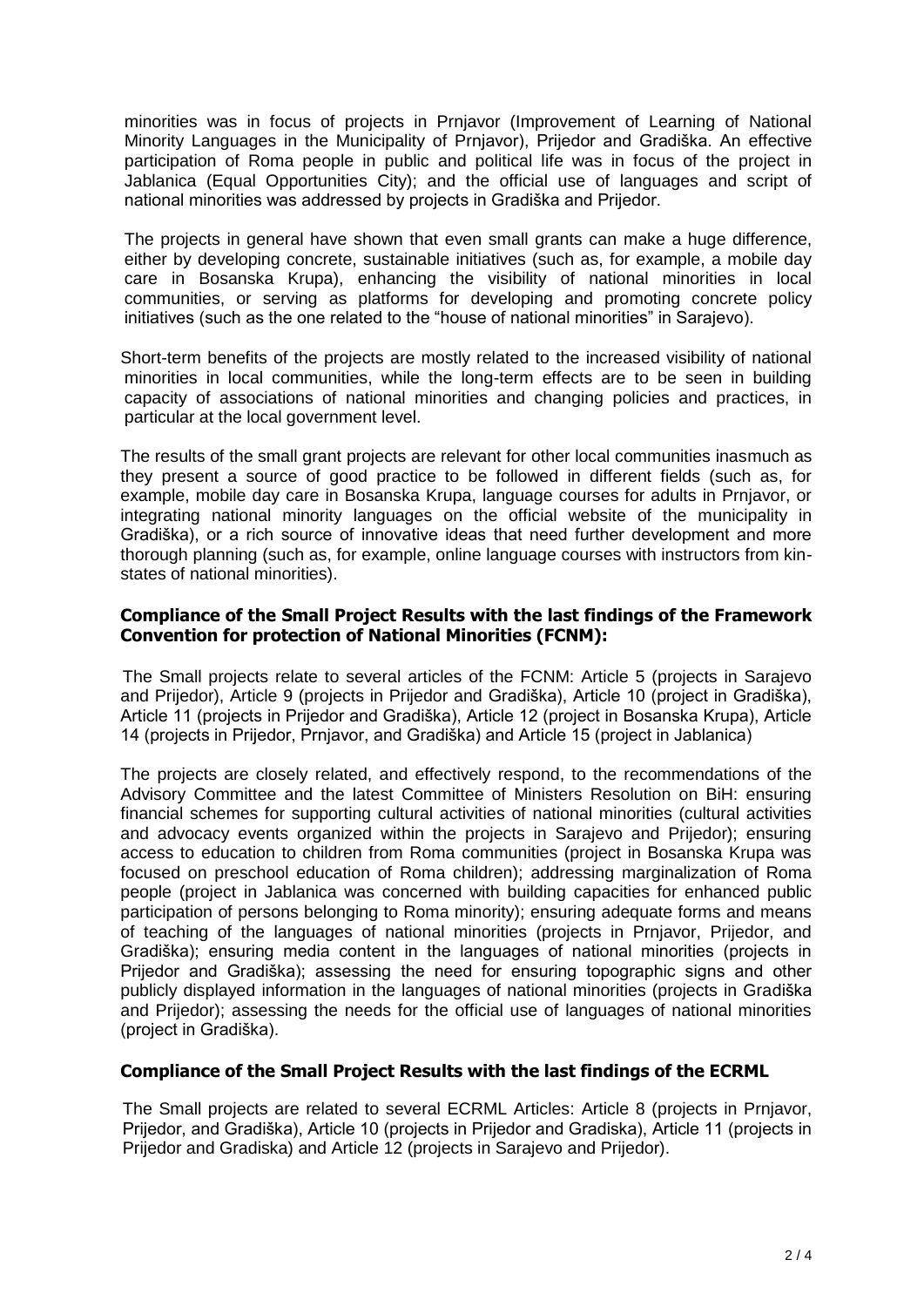The projects are clearly related to a number of recommendations of the Committee of Experts and the Committee of Ministers: undertaking concrete measures to promote the usage of the languages of national minorities by local and regional administration (projects in Gradiška and Prijedor); ensuring media content in the languages of national minorities in public broadcasts (projects in Gradiška and Prijedor); ensuring sustainable funding schemes for cultural activities of national minorities (projects in Sarajevo and Prijedor); providing for topographic signs and other relevant information in the languages of national minorities (projects in Prijedor and Gradiška); ensuring adequate forms and means of learning national minority languages (projects in Prnjavor, Prijedor, and Gradiška).

#### **Compliance of the Small Project Results with the minority policies in beneficiary**

The projects are fully in accordance with the laws on the protection of rights of national minorities at the state and entity levels (which to a significant extent aim to implement the above FCNM and ECRML standards).

#### **Policy Recommendations**

a) Associations of national minorities are a key partner in ensuring progress in this field. Thus, authorities at all levels should further explore ways to support national minority associations and their work – in terms of legislation (which is obviously relevant for central and entity level government), funding schemes, donor policies etc.;

b) Some interventions are not as straightforward as they seem at first glance. For example, even when facilities and resources are ensured, persons belonging to minorities sometimes do not express significant interest to learn the language of the minority in question. Hence, the authorities at all levels should invest significant effort to promote their interventions and ensure sufficient demand and participation on the part of persons belonging to national minorities;

c) The support of local governments to national minorities' associations and their activities – in particular through a separate budget line for national minorities – is a key factor for achieving important synergies of actors, resources and interventions in this field. Local governments where minorities live traditionally or in significant numbers should thus be encouraged to follow the example of best practice in BiH (e.g. Prnjavor) and ensure systemic support for activities of national minorities;

d) Media promotion is key to ensuring the visibility of national minorities and to further awareness-raising regarding the role and position of national minorities in local communities and broader society. It is therefore crucial for governments in BiH to ensure that the media at all levels pay sufficient attention to the needs and interests of national minorities;

e) Rules and procedures at regional or national levels seem to be complex at times and thus unfavorable to the realization of the rights of national minorities – providing for signs and topographic marks in the language of national minorities being one example. A systematic analysis, preferably by the BiH government (i.e. Ministry for Human Rights and Refugees), should thus be conducted from the perspective of FCNM and ECRML standards with the aim to identify the rules and procedures that could be simplified in the best interest of national minorities at the local level.

The position of national minorities' associations would be improved and this would have a beneficial effect on other aspects of rights of national minorities – such as, for example, the formation, legitimacy and functioning of advisory bodies for national minorities at the entity